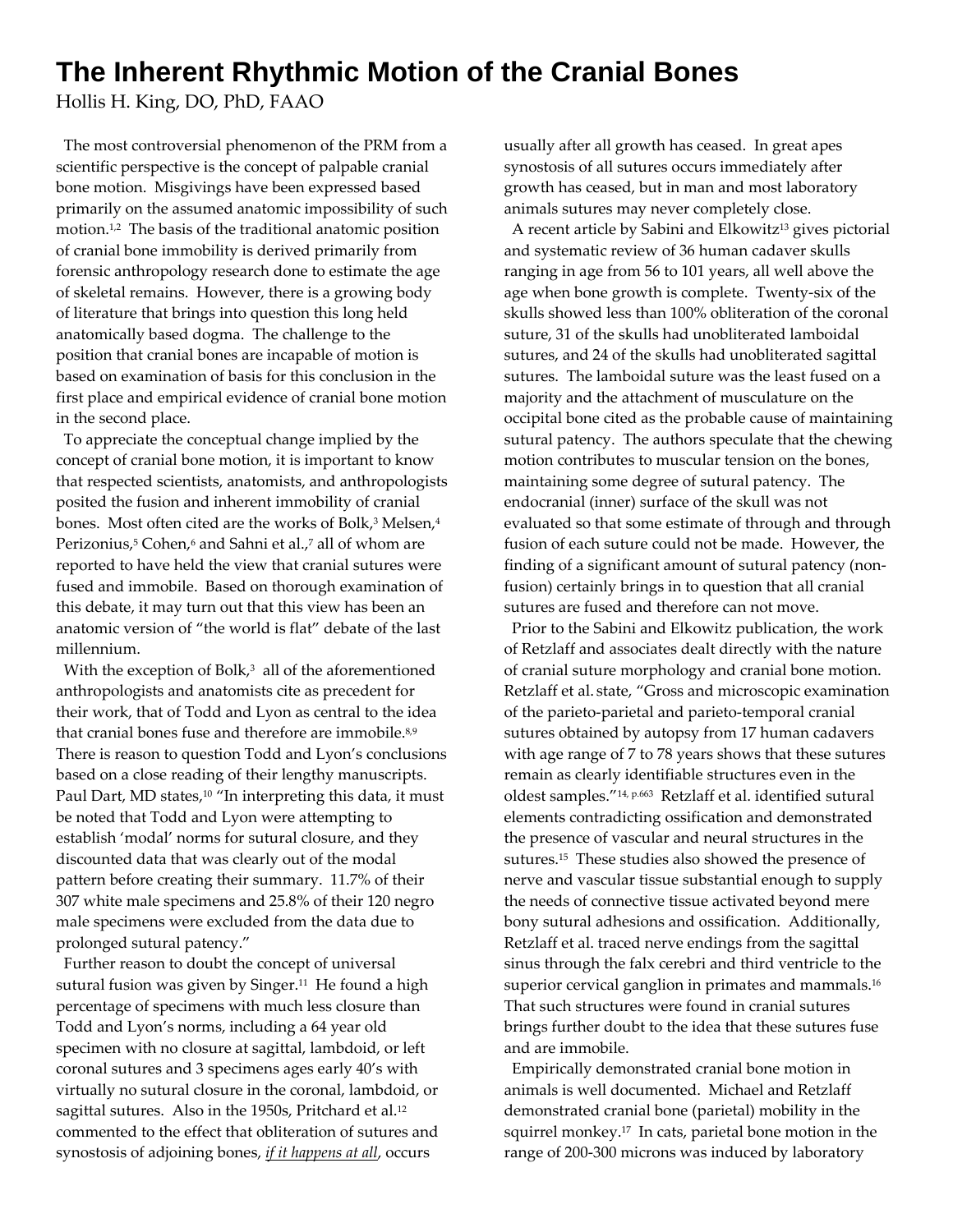controlled changes in the CSF volume.<sup>18-20</sup> Jaslow<sup>21</sup> demonstrated in goat skulls (*Capra hircus)*, that patent cranial sutures in adult animals may play a role in shock absorption and re‐distribution of forces directed against the skull (e.g. ballistic forces directed against the goat's skull) and during chewing movements. Thus a compliant skull is a stronger skull in that it is capable of absorbing and re‐distributing forces directed against it.

 Research involving assessment of human cranial bone motion has been done by neurologists, space physiologists, and osteopathic medical profession physicians and basic scientists. In work later cited by NASA scientists, Frymann<sup>22</sup> developed a non-invasive apparatus for mechanically measuring the changes in cranial diameter. Cranial motion was recorded simultaneously with thoracic respiration. On the basis of her extensive recordings, she was able to conclude that a rhythmic pattern of cranial bone mobility exists and moves at a rate that is different than that of thoracic respiration.

In a 1981 neurology study, by Heifetz and Weiss,<sup>23</sup> using a stain gauge device, they were able to demonstrate cranial vault expansion associated with a rise in intracranial pressure (ICP) in two comatose patients. Utilizing a head holding device similar to Gardner‐Wells tongs, accompanied by a strain gauge meter, the skull device was inserted into the calvaria above the external auditory canal. The strain gauge device was part of what is called a "Wheatstone Bridge," which was designed to detect any expansion of the skull of about 0.0003 mm or greater, which when it occurred, would produce a voltage change of 1uV. They performed 19 trials and each time ICP was artificially elevated, there was a voltage change. This voltage change indicated that the skull tong pins were being spread apart. This could only occur with expansion of the cranial vault.

 A promising approach to assessing cranial bone motion after cranial manipulation was carried out utilizing x‐ rays (Dental Orthogonal Radiographic Analysis) on 12 subjects.<sup>24</sup> The before to after changes in cranial bone position measured in degrees ranged from  $0^\circ$  to  $8^\circ$  for atlas, mastoid, malar, sphenoid, and temporal bone position. The percentage of subjects with identifiable changes ranged 66.6% with the mastoid to 91.6 % for the atlas, sphenoid and temporal bones. There are plans to expand this research utilizing a larger number of subjects.

## **Russian and United States Space Research**

 One of the strongest areas of research which involved assessment of cranial bone motion has been that carried out by the Russian and United States astronaut

programs. The concerns that led to this research had to do with the nature of human response to prolonged weightlessness in space. Without gravity would the human circulatory and central nervous systems function normally? In the process of assessing intracranial fluid dynamics, various types of radiographic and ultrasound equipment have been used to measure intracranial volume as well as cranial bone dimensions, and changes in these dimensions have been observed.

 Yuri Moskalenko, PhD first published research on cats in space that described "third order waves" similar to that described above in glial cells.25,26 After being introduced to OCF, Moskalenko and associates carried out several studies which showed cranial bone motion. One utilizing NMR tomograms, showed cranial bone motion between 380 microns to 1 mm, and cranial cavity volume increases by 12‐15 mL, with a rhythmicity of 6‐ 14 cycles per minute.27 This work was followed by a study utilizing bioimpedence measures and transcranial ultrasound Doppler echography showing slow oscillations of the cranial bones at 0.08‐0.2 Hz.28 Moskalenko demonstrated that these oscillations, "…were of intracranial origin and were related to the mechanisms of regulation of the blood supply to and oxygen consumption by cerebral tissue, as well as with the dynamics of CSF circulation.28, p.171 Moskalenko and Frymann have carried this work into a formulation of a theory that explains the physiology of the PRM.29

 In the mid‐1990s NASA was also concerned about intracranial fluid volume changes in astronauts in space. NASA carried out research and developed an ultrasound device, pulse‐phase locked loop (PPLL) with sensitivity to 0.1 μm to more precisely assess intracranial anatomy and physiogy.30 This NASA team at the Ames Research Center carried out a series of studies.<sup>31-34</sup>

 On two fresh cadavera (less than 24 hours post‐ mortem), female 83 and male 93, ICP pulsations were generated manually by infusing saline into the intracranial ventricular system at a rate of 1 cycle/second  $(1 \text{ hertz}).$ <sup>31</sup> In this study an increase in ICP of 15 mL Hg caused a skull expansion of 0.029mm, and this was interpreted by the authors as similar to that found by Heisey and Adams,<sup>18</sup> Hiefetz and Weiss,<sup>23</sup> and Frymann.<sup>22</sup>

 In another study, 7 healthy volunteers fitted with the PPLL device were placed in  $60$ , $\degree$  30 $\degree$  head-up tilt, supine, and  $10^{\circ}$  head-down tilt positions. The average path length from forehead to occipital bone increased 1.038 ±  $0.207$  mm at  $10^{\circ}$  head down tilt relative to  $90^{\circ}$  upright. "In other words, when intracranial pressure increases, arterial pulsation produces a higher amplitude ICP pulsation. Increased amplitude of ICP pulsations will be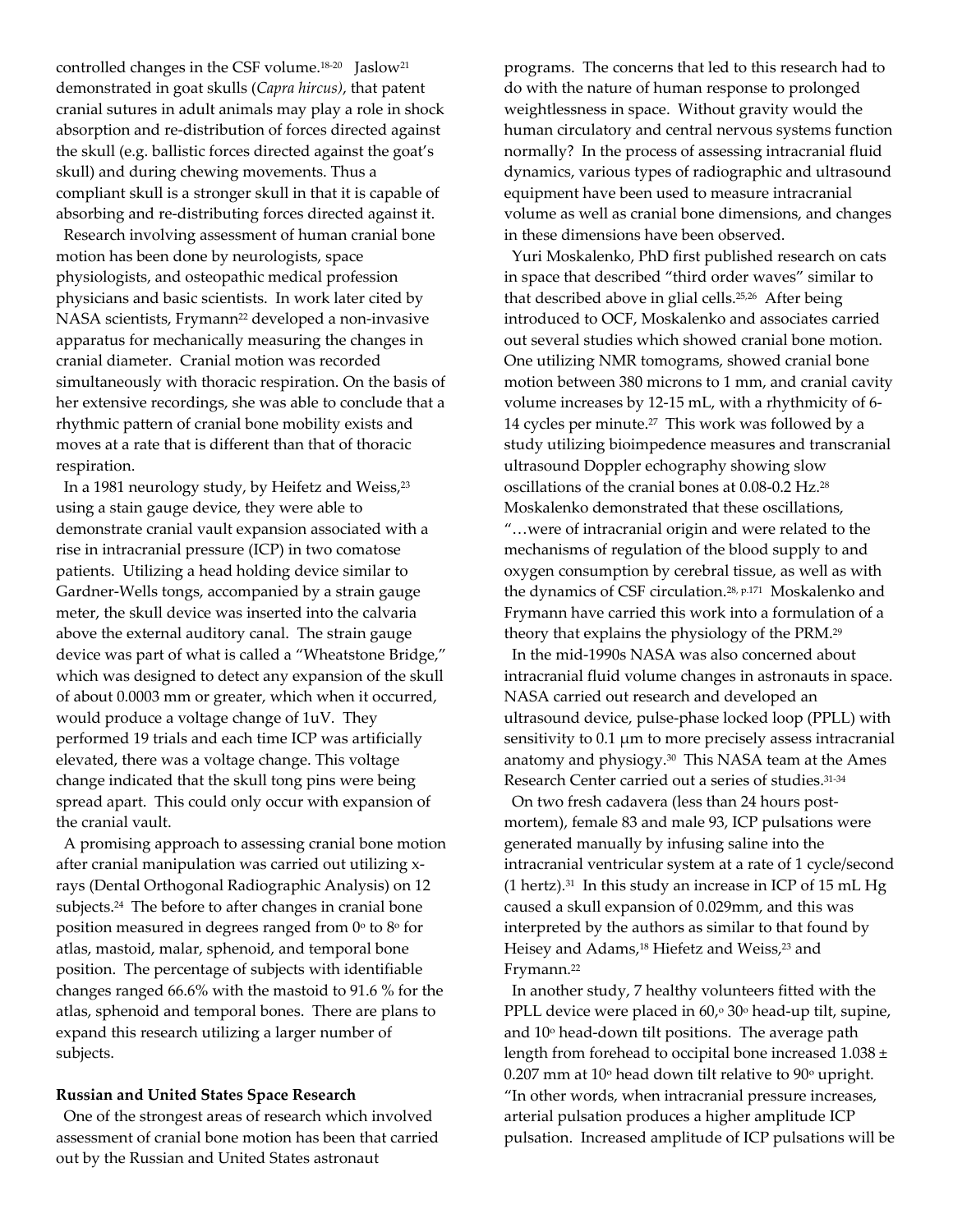manifested by larger fluctuations in distance across the skull."32, p.3

 Summarizing their work to a certain point, the NASA research team stated, "Although the skull is often assumed to be a rigid container with a constant volume, many researchers have demonstrated that the skull moves on the order of a few μm in association with changes in intracranial pressure."33,p.66 In their last publication in this series they state, "…analysis of covariance reveled that there was a significant effect of tilt angle on amplitude of cranial diameter pulsation (p < 0.001)….As a result, amplitudes of cranial distance pulsation increased as the angle of tilt decreased. The observed changes in cranial diameter pulsation are considered to be statistically significant."34,p.883

## **Recent Osteopathic Research on Cranial Bone Motion**

 Research comparing palpatory assessment of cranial bone motion with simultaneous assessment by laser Doppler flowmetry technology has been done. Striking correlations have been found between cranial palpation reports and the technologically measured physiologic motion phenomena identified by the laser Doppler flowmetry. Nelson, Sergueef and Glonek posit that it is the Traube‐Hering and Meyer oscillations that they have now empirically can assess.35‐<sup>38</sup> They describe oscillations which occur about 4 to 6 cycles per minute and in their studies have been shown to occur at the same time the osteopathic cranial practitioner reports a certain phase of the cranial bone motion. To have instrumented recordings of physiologic activity correspond to the palpatory experience is strong support for the PRM and the concept of cranial bone motion. This line of research is continuing.

 [The Cranial Academy and Sutherland Cranial Teaching Foundation sponsored a "PRM Research Symposium" which was held in October 2003. Pictured was a panel featuring several of the most outstanding cranial osteopathic researchers. From left to right: Viola M. Frymann, DO, Yuri Moskalenko, PhD, Kenneth Nelson, DO, Tom Glonek, PhD and Toshiaki Ueno, MD, PhD.] Can the picture be placed about here – perhaps Mark has a better picture of the panel?

## **The Inherent Motion of the Cranial Bones – References**

1. Ferre JC, Barbin JY. The osteopathic cranial concept: Fact or fiction. *Surg Radiol Anat.* 1991;13:165‐170.

2. Hartman SE, Norton JM. Interexaminer reliability and cranial osteopathy. *Sci Rev Altern Med.* 2002;6:23‐34.

3. BolkL.Ontheprematureobliterationofsuturesinthehumanskull. *AmJAnat*. 1915;17:495‐523.

4. Melsen B. Time and mode of closure of the spheno-occipital synchondrosis determined on human autopsy material. Acta Anat. 1972;83:112-118.

5. Perizonius WRK. Closing and non-closing sutures in 256 crania of known age and sexfromAmsterdam(A.D.1883‐1909).*JHumEvol.*1984;13:201 ‐216.

6. Cohen Jr MM. Sutural biology and the correlates of craniosynostosis. Am J Med Genet. 1993;47:581-616.

7. Sahni D, Jit I, Neelam, Suri S. Time of fusion of the basisphenoid with the basilar part of the occipital bone in northwest Indian subjects. Forensic Sci Int. 1998;98:41-45. 8. Todd TW, Lyon DW. Endocranial suture closure, its progress and age relationship. I. Adult males of white stock. *Am J Phys Anthrop.* 1924;7:325‐384. II. *Am J Phys Anthrop* 1925;8:23‐45.

9. Todd TW, Lyon DW. Endocranial suture closure, its progress and age relationship. III Endocranial closure in adult males of negro stock. *Am J Phys Anthrop* 1925;8:47‐71. IV *Am J Phys Anthrop.* 1925;8:149‐68. 10. Dart P. An overview of research supporting the fundamental concepts of osteopathy in the cranial field. Unpublished manuscript. 11. Singer R. Estimation of age from cranial suture closure: Report on its unreliability. *J Forensic Med.* 1953;1:52‐59.

12. Pritchard JJ, Scott JH, Girgis FG. The structure and development of cranial and facial sutures. *J Anat.* 1956;90:73‐86.

13. Sabini RC, Elkowitz DE. Significant differences in patency among cranial sutures. *J Am Osteopath Assoc.* 2006;106:600‐604.

14. Retzlaff EW, Upledger JE, Mitchell FL Jr, Walsh J. Aging of cranial sutures in humans. *Anat Rec* 1979;193:663 (abst).

15. Retzlaff EW, Mitchell FL Jr, Upledger JE, et al. Neurovascular mechanisms in cranial sutures. *J Am Osteopath Assoc.* 1980; 80:218‐219 (abst).

16. Retzlaff EW, Jones L, Mitchell FL Jr, et al. Possible autonomic innervation of cranial sutures of primates and other animals. *Brain Res* 1973;58:470‐477 (abst).

17. Michael DK, Retzlaff EW. A preliminary study of cranial bone movement in the squirrel monkey. *J Am Osteopath Assoc.* 1975;74:866‐ 869.

18. Heisey SR, Adams T. Role of cranial bone mobility in cranial compliance. *Neurosurgery.* 1993;33(5):869‐876.

19. Heisey SR, Adams T. A two compartment model for cranial compliance. *J Am Osteopath Assoc.* 1995;95:547.

20. Adams T, Heisey RS, Smith MC, Briner BJ. Parietal bone mobility in the anesthetized cat. *J Am Osteopath Assoc.* 1992;92(5):599‐622.

21. Jaslow CR. Mechanical properties of cranial sutures. *J Biomechanics.* 1990;23(4):313‐321.

22. Frymann VM. A study of the rhythmic motions of the living cranium. *J Am Osteopath Assoc.* 1971;70:1‐18.

23. Heifitz MD, Weiss M. Detection of skull expansion with increased intracranial pressure. *J Neurosurg.* 1981;55:811‐812.

24. Oleski SL, Smith GH, Crow WT. Radiographic evidence of cranial bone mobility. *J Craniomandib Pract.* 2002;20(1):34‐38.

25. Moskalenko YE, Cooper H, Crow H, Walter WG. Variation in blood volume and oxygen availability in the human brain. *Nature.* 1964;202(4926):59‐161.

26. Moskalenko YE, Weinstein GB, Demchenko IT, et al. *Biophysical aspects of cerebral circulation.* Oxford: Pergamon Press; 1980. 27. Moskalenko YE, Kravchenko TI, Gaidar BV, et al. Periodic mobility of cranial bones in humans. *Human Physiology.* 1999;25(1):51‐58. 28. Moskalenko YE, Frymann VM, Weinstein GB, et al. Slow rhythmic oscillations within the human cranium: phenomenology, origin, and informational significance. *Human Physiology.* 2001;27(2):171‐178. 29. Moskalenko YE, Frymann VM, Kravchenko T. A modern conceptualization of the functioning of the primary respiratory mechanism. In King HH. (Ed) *Proceedings of international research conference: Osteopathy in Pediatrics at the Osteopathic Center for Children in San Diego, CA 2002.* American Academy of Osteopathy, Indianapolis, IN, 2005;12‐31.

30. Hargens AR. Noninvasive intracranial pressure (ICP) measurement. 1999 *Space Physiology Laboratory.* http://spacephysiology.arc.nasa.gov/projects/icp.html 31. Ballard RE, Wilson M, Hargens AR, et al. Noninvasive measurement of intracranial volume and pressure using ultrasound. *American Institute of Aeronautics and Astronautics Life Sciences and Space*